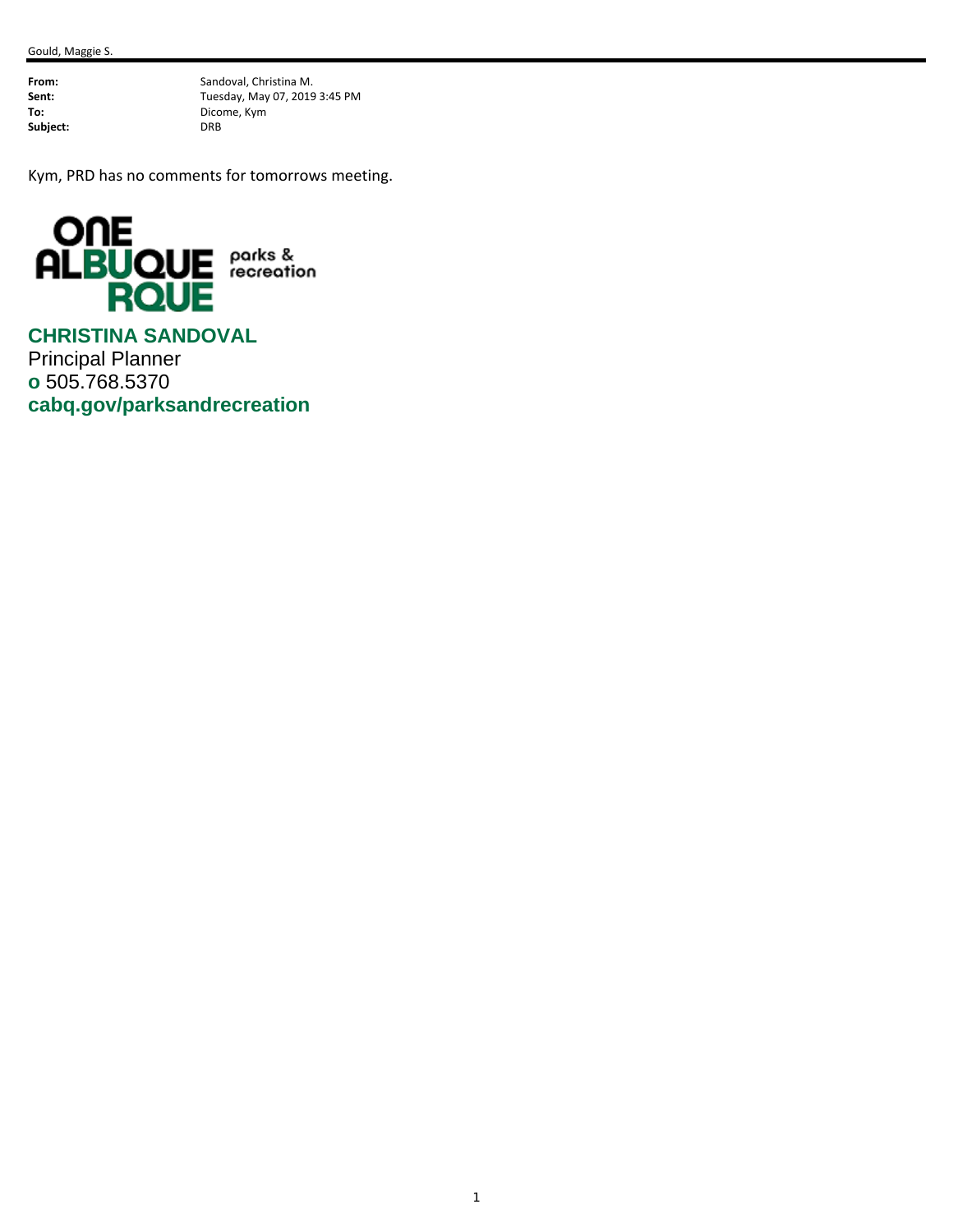

# **Development Review Board (DRB) Review Comments Utility Development Section Reviewer: Kristopher Cadena, P.E. Phone: 505.289.3301**

| <b>DRB</b> Project No:                                                                                                                                                                              | Date:                                                          | <b>Item No:</b> |  |  |  |
|-----------------------------------------------------------------------------------------------------------------------------------------------------------------------------------------------------|----------------------------------------------------------------|-----------------|--|--|--|
| PR-2018-001759                                                                                                                                                                                      | 05/08/19                                                       | #7              |  |  |  |
| <b>Zone Atlas Page:</b>                                                                                                                                                                             | <b>Legal Description: Lot(s) TRACT P WATERSHED SUBDIVISION</b> |                 |  |  |  |
| $H-7, J-7 & 88$                                                                                                                                                                                     | Location: ARROYO VISTA BLVD NW near 118th/HIGH MESA            |                 |  |  |  |
| <b>Request For:</b><br>SD-2018-00129-PRELIMINARY PLAT<br><b>VA-2018-00234 - VARIANCE</b><br>VA-2019-00025 - SIDEWALK WAIVER<br>VA-2019-00026 - SIDEWALK DEFERRAL<br>VA-2019-00027 - DESIGN VARIANCE |                                                                |                 |  |  |  |
|                                                                                                                                                                                                     |                                                                |                 |  |  |  |

**ABCWUA Comment:**

**Please provide written description of how the following comments were addressed with the next submittal.**

- **1. SD-2018-00129** –PRELIMINARY PLAT
	- a. Infrastructure list items:
		- i. All phasing shall be performed such that each phase provides a complete looped waterline system.
			- 1. Phase 1A shall include both pressure reducing valves (PRVs) to be constructed and shall include a looped connection from both. With both PRVs and offsite infrastructure complete along with completion of Phase 1A with the mentioned looped system, the following phasing should be satisfactory.

# **UTILITY DEVELOPMENT**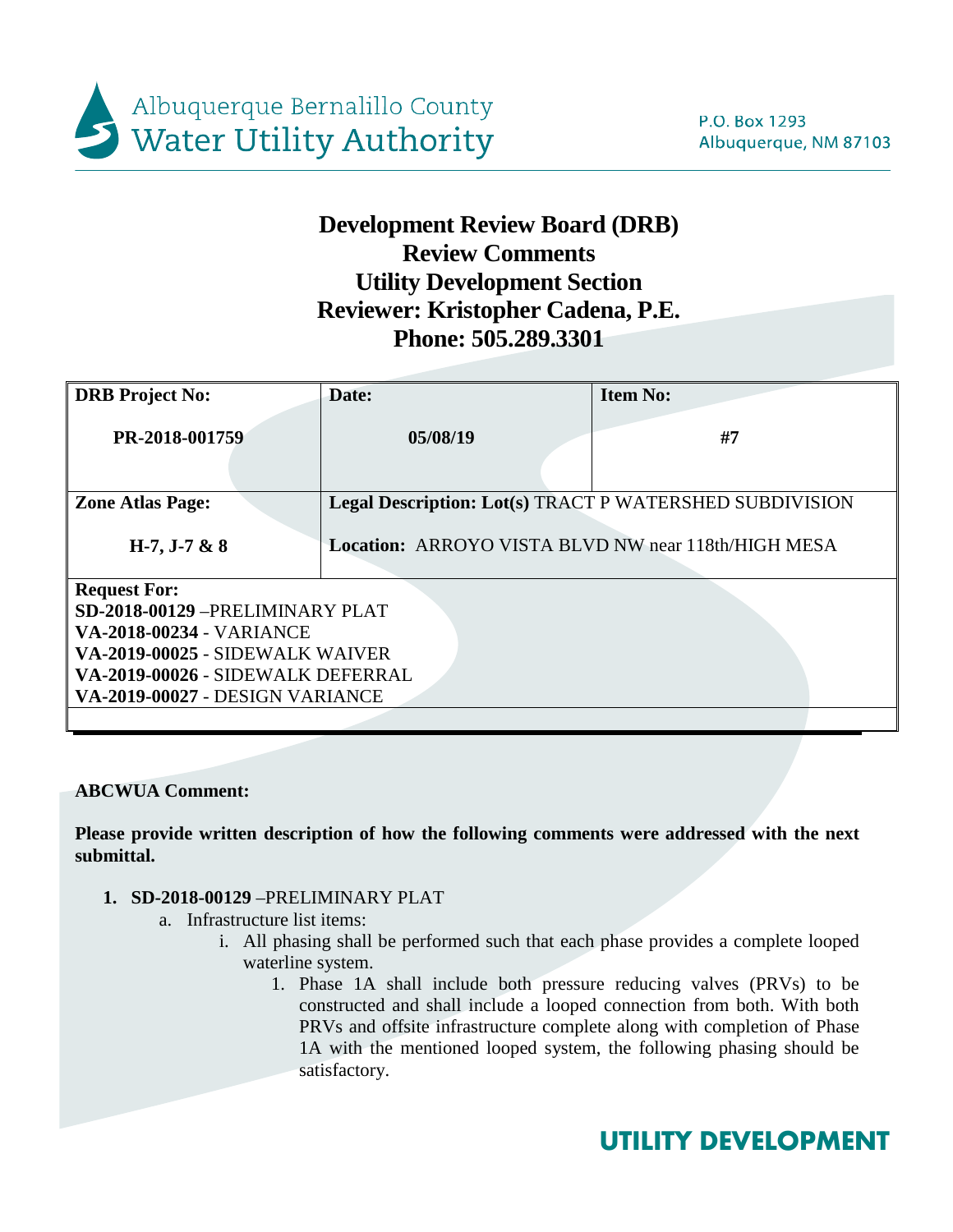- ii. The location of the PRV shall be placed such that it agrees with the best location that will serve the pressure zone. Discuss with Utility Development staff to determine the best location as it does not agree with the previously discussed location within Phase 2A. Separation of the PRVs should be provided so a hydraulic conflict between both PRVs is avoided and the proposed system operates hydraulically without any issues.
- iii. Sanitary sewer listed for phase 1A now includes the backbone infrastructure for the development and ultimate discharge for the proposed development to Arroyo Vista.
- iv. Phase 1B and 2B include a looped waterline system together and are not looped without both phases. Please provide a solution such that both have a looped standalone system that works with the phasing plan.
- b. Please include a stub along High Mesa Dr. for the 5WR pressure zone south of Arroyo Vista. Please also size this to serve the remaining 5WR pressure zone south of the proposed PRV at this location.
- **2. VA-2018-00234**  VARIANCE
	- a. Defer to Transportation.
- **3. VA-2019-00025**  SIDEWALK WAIVER
	- a. Defer to Transportation.
- **4. VA-2019-00026**  SIDEWALK DEFERRAL
	- a. Defer to Transportation
- **5. VA-2019-00027**  DESIGN VARIANCE
	- a. Defer to Transportation.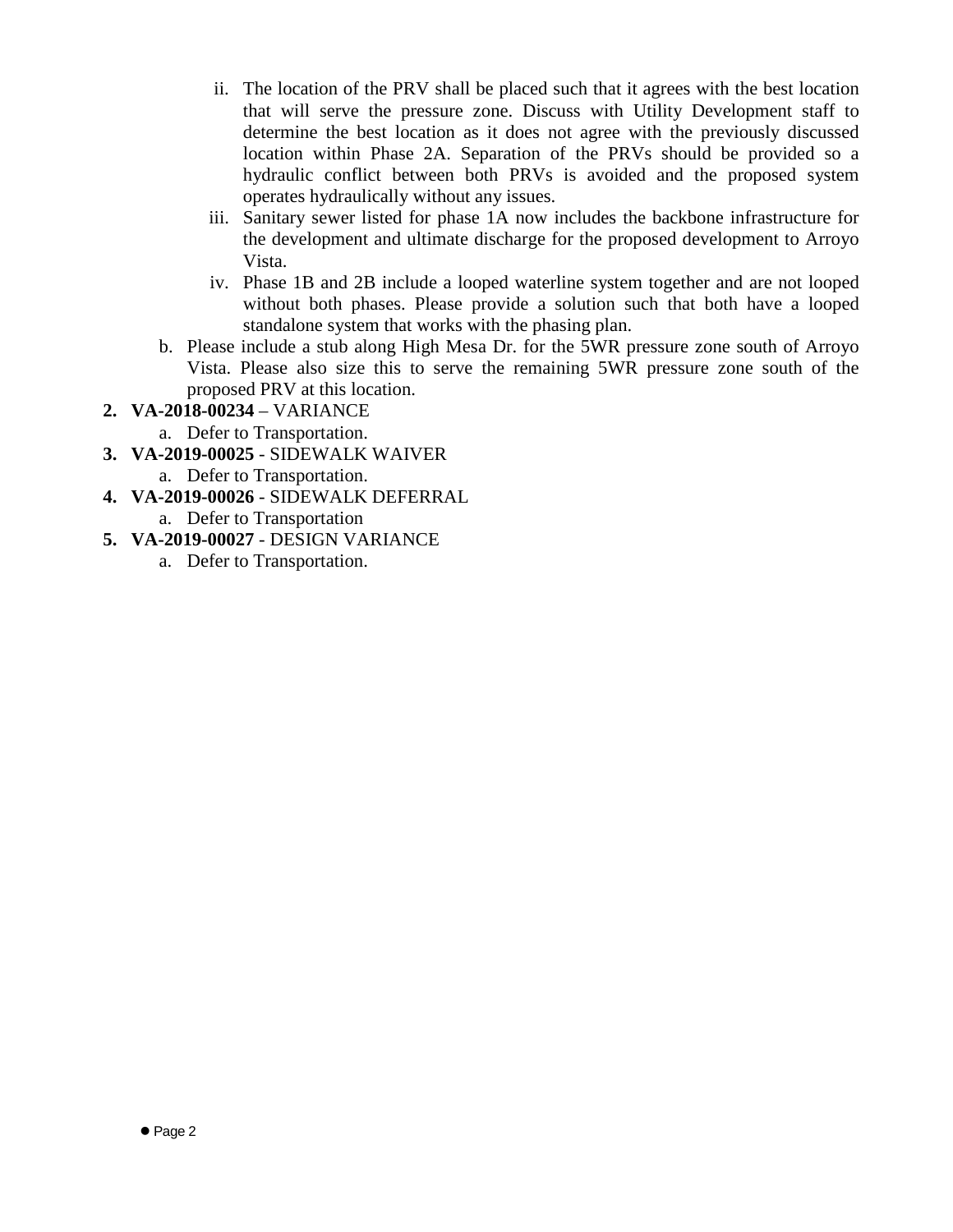#### DEVELOPMENT REVIEW BOARD - **HYDROLOGY SECTION** Dana Peterson, PE, Senior Engineer | 505-924-3695 [dpeterson@cabq.gov](mailto:rbrissette@cabq.gov)

| DRB Project Number: 2018-001759  |                                                 |                                                                       | Hearing Date: 5-8-2019                    |
|----------------------------------|-------------------------------------------------|-----------------------------------------------------------------------|-------------------------------------------|
| Project:                         | <b>Inspiration Subdivision</b>                  | Agenda Item No:                                                       | $\overline{7}$                            |
| $\Box$ Sketch Plat               | $\Box$ Minor Preliminary /<br><b>Final Plat</b> | <b>⊠</b> Preliminary Plat                                             | $\Box$ Final Plat                         |
| $\Box$ Temp Sidewalk<br>Deferral | <b>冈 Sidewalk</b><br>Waiver/Variance            | $\Box$ Site Plan for Bldg. Permit<br>$\Box$ Site Plan for Subdivision | $\Box$ Bulk Land Plat                     |
| $\Box$ SIA Extension             | <b>X</b> DPM Variance                           | $\Box$ Vacation of Public<br>Easement                                 | $\Box$ Vacation of Public<br>Right of Way |

### **ENGINEERING COMMENTS:**

- An approved grading plan and drainage report is required.
- Additional modifications to the Infrastructure List and Plat can be expected, pending final approval of the grading plan and drainage report.
- Provide cross lot drainage easements on the HOA tracts naming maintenance responsibilities (HOA) and Beneficiaries (Parcel B, Westland North **and Parcel A, Petroglyph).**
- "*See Sheet 3 of 3 for 'drainage facilities maintenance note' for ownership and maintenance responsibility.*" This sentence needs to be added to the end of Easement Note 9 and 10. For Easement Note 10, delete everything after "H.O.A." and replace with the above sentence.
- All internal storm drain will be private and needs to be named as such on the infrastructure list.
- All downstream drainage infrastructure required to serve the upstream phases needs to be constructed with Phase 1A, or the first phase to develop.
	- $\circ$  As presented, Phase 1A will need to be accepted first, so just delete the 2<sup>nd</sup> sentence from the Phase 1A heading.
	- o Phase 1B will need to be built concurrent to, or *after* Phase 1A (all of the necessary downstream infrastructure is under 1A). Phase 1B work order acceptance will be after or concurrent to Phase 1A. Remove references to Phase 1C; it's irrelevant to Phase 1B.
	- o Phase 1C will need to be built concurrent to, or *after* Phase 1A (all of the necessary downstream infrastructure is under 1A). Phase 1C work order acceptance will be after or concurrent to Phase 1A. Remove references to Phase 1B; it's irrelevant to Phase 1C.
- Provide a letter of concurrence from the AMAFCA Executive Engineer that the design and construction of the 48" storm drain from Ladera Dam 5 to Unser Channel in the West I-40 Diversion System, per the 2011 West I-40 Drainage Management Plan Update (BHI, 2011) is not required as part of the Inspiration development. The letter of concurrence should also stipulate when this storm drain will need to be constructed.
- No objection to the variance or the sidewalk waiver/variance

## **RESOLUTION/COMMENTS:**

| Code:           |  |  |
|-----------------|--|--|
| Water:          |  |  |
| Transportation: |  |  |
| Planning:       |  |  |
|                 |  |  |

| □ APPROVED | DELEGATED TO: $\Box$ TRANS $\Box$ HYD $\Box$ WUA |        |              | $\Box$ PRKS | $\Box$ PLNG |
|------------|--------------------------------------------------|--------|--------------|-------------|-------------|
| □ DENIED   |                                                  |        |              |             |             |
|            | $SIGNED: \Box LL. \Box SPSD$                     | □ SPBP | □ FINAL PLAT |             |             |
|            | DEFERRED TO                                      |        |              |             |             |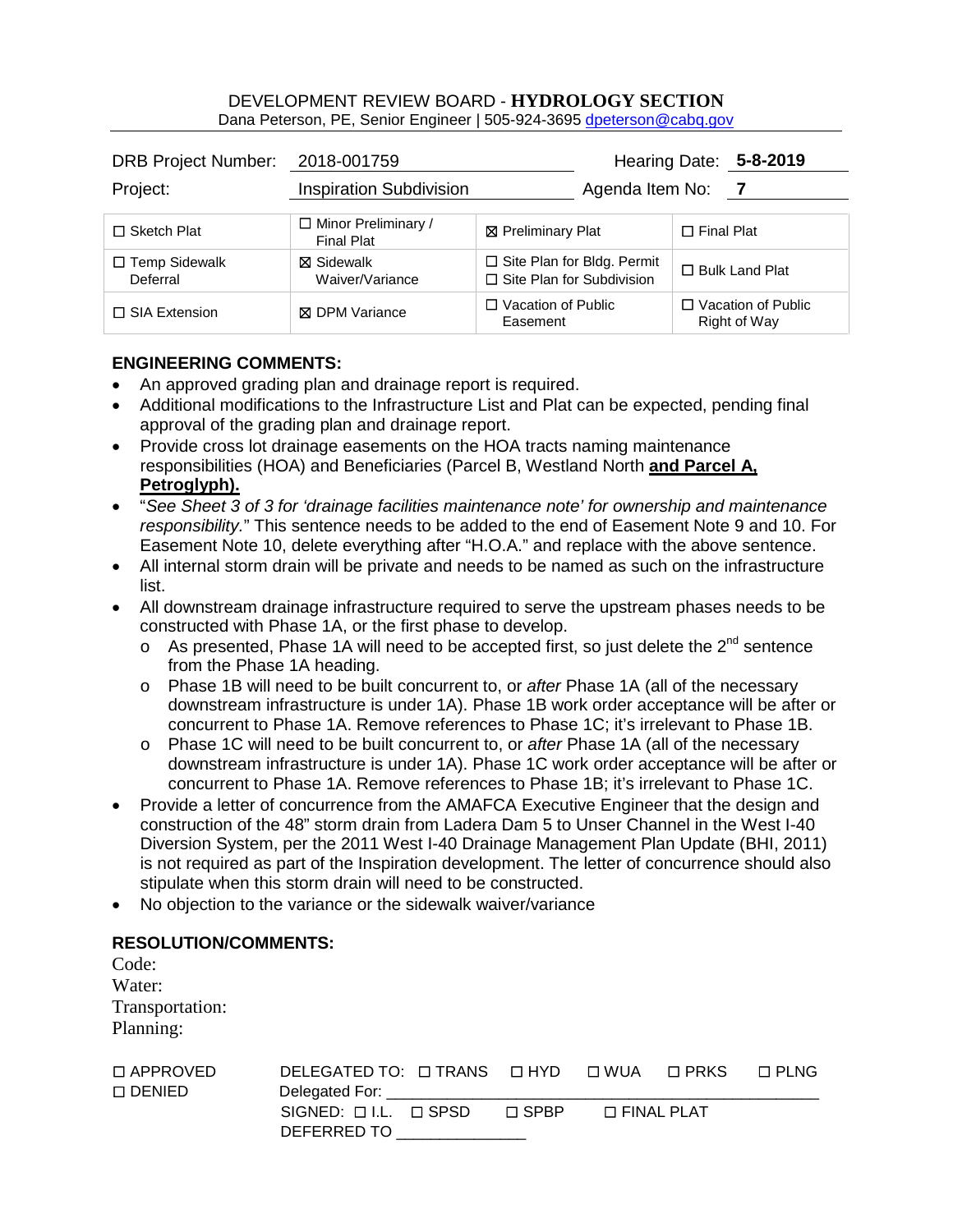## DEVELOPMENT REVIEW BOARD

Code Enforcement Comments

*AGENDA ITEM NO:* \_\_ 7 \_\_\_\_\_\_\_\_\_\_\_\_\_\_\_\_\_\_\_\_\_\_\_\_\_\_\_\_\_\_\_\_\_\_

*DRB Project Number:* \_\_PR-2018-001759\_\_\_\_\_\_\_\_\_\_\_\_\_\_\_\_\_\_\_\_\_

*Application Number: \_\_\_\_\_\_\_\_\_\_\_\_\_\_\_\_\_\_\_\_\_\_\_\_\_\_\_\_\_\_\_\_\_\_\_\_\_*

*Project Name: \_\_\_\_\_\_\_\_\_\_\_\_\_\_\_\_\_\_\_\_\_\_\_\_\_\_\_\_\_\_\_\_\_\_\_\_\_\_\_\_\_\_*

Request: Preliminary Plat, Sidewalk Deferral, Sidewalk Waiver, Design Variance

#### **COMMENTS:**

Code Enforcement has no objection to these requests.

#### (Comments may continue onto the next page)

*Disclaimer: The comments provided are based upon the information received from the applicant/agent. If new or revised information is submitted, additional comments may be provided by Planning.* 

FROM: Benjamin McIntosh, Code Enforcement Supervisor DATE: 5/8/2019 Planning Department 924-3466 [bmcintosh@cabq.gov](mailto:bmcintosh@cabq.gov) \_\_\_\_\_\_\_\_\_\_\_\_\_\_\_\_\_\_\_\_\_\_\_\_\_\_\_\_\_\_\_\_\_\_\_\_\_\_\_\_\_\_\_\_\_\_\_\_\_\_\_\_\_\_\_\_\_\_\_\_\_\_\_\_\_\_\_\_\_\_\_\_\_\_\_\_

ACTION:

APPROVED \_\_\_; DENIED \_\_\_\_; DEFERRED \_\_\_; COMMENTS PROVIDED \_\_\_; WITHDRAWN \_\_\_

DELEGATED: (TRANS) (HYD) (WUA) (PRKS) (PLNG) (CE)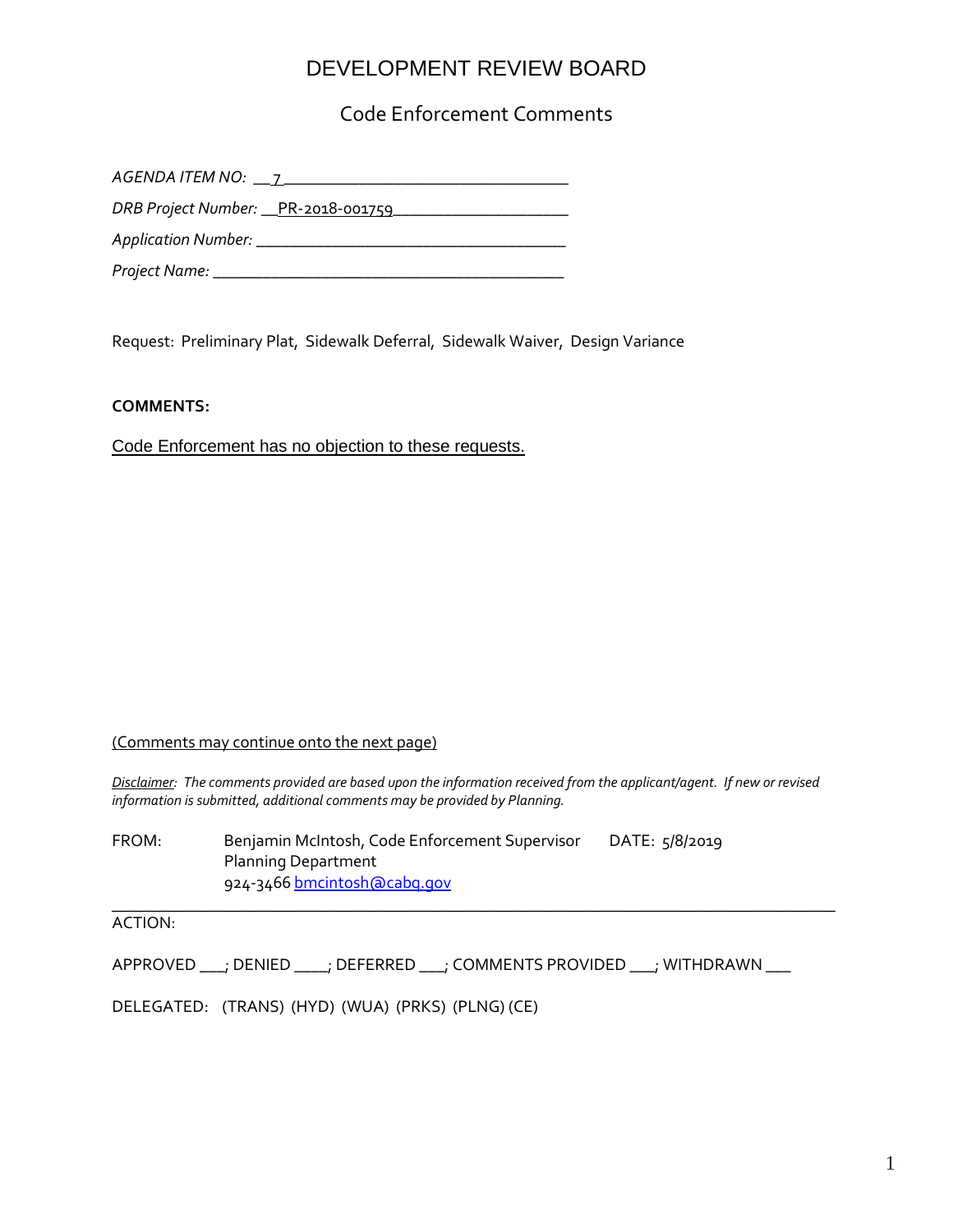

# DEVELOPMENT REVIEW BOARD

Planning Dept. - Major Case Comments

*HEARING DATE/AGENDA ITEM NO. 1 7 Project Number: PR-2018-001759 Application Number: SD-2018-00129, VA-2018-00234, VA-2019-00025 + 26 + 27 Project Name: Inspiration Subdivision*

Request: Preliminary/ Final Plat, Preliminary Plat, Final Plat, EPC Approved Site Plan for Building Permit, DRB Site Plan, Sidewalk Deferral, Sidewalk Waiver, Design Variance, Vacation Of Public Easements, Vacation Of Public Right of Way, Bulk Land Variance, IIA Extension – Sidewalk, IIA Extension – 2 Year, Preliminary Plat Amendment

#### **COMMENTS:**

### *THESE WERE THE COMMENTS FROM THE INITIAL SUBMITTAL ON January 23, 2019. Have all of the comments been addressed?*

- Site Plan was processed through EPC because it located within the threshold distance from Major OS. That site plan is not required to be processed back through DRB for final sign off so all IL will be tied to the platting action.
- The layout of the PP must match the site plan, which was approved by EPC in November. A copy should be submitted for reference. Planning will then make, possibly, more comments.
- The Variances to the IDO must be justified as outlined in Section 14-16-6-6(L) of the IDO. A justification letter must be submitted justifying the request based on that criteria mentioned above.
- Remove the words "for Subdivision" in the notes concerning the site plan. It is an EPC site plan (there is no longer a difference in site plan types ie subdiivsion or building permit). Add the EPC application number.
- Note 4 the wording "granted" must be changed to "to be granted" by plat.
- Remove reference of the Sub Ordinance in note 6. Cite the actual wording.

*Disclaimer: The comments provided are based upon the information received from the applicant/agent. If new or revised information is submitted, additional comments may be provided by Planning.* 

FROM: Kym Dicome **Canadian Communist Communist Communist Communist Communist Communist Communist Communist Communist Communist Communist Communist Communist Communist Communist Communist Communist Communist Communist Commu** Planning Department